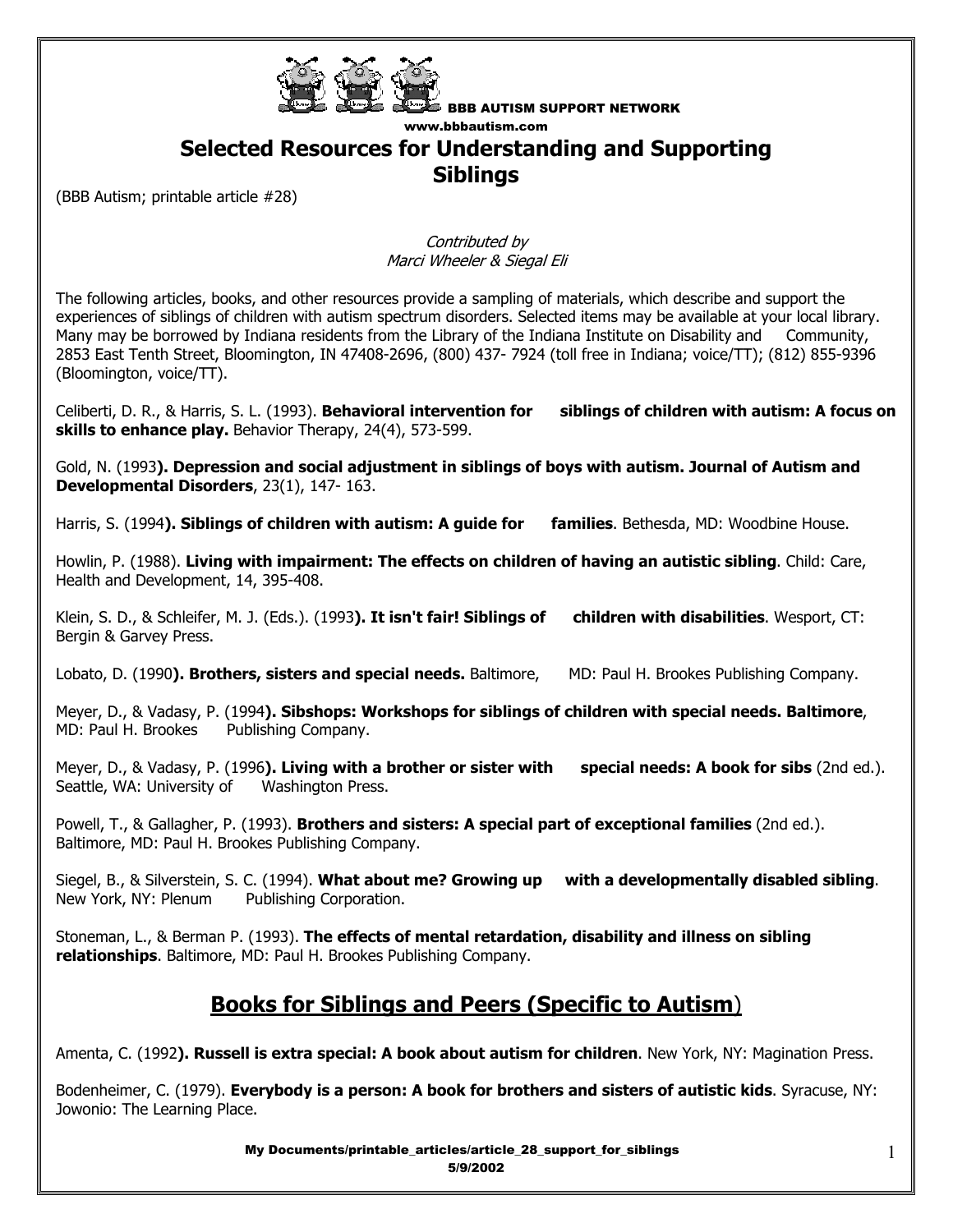

Cullen, D. T. (1999). **Trevor Trevor.** Higganum, CT: Starfish Specialty Press.

Dalrymple, N. (1979**). Learning together**. Bloomington, IN: Indiana University, Institute for the Study of Developmental Disabilities.

Edwards, B., & Armitage, D. (1999**). My brother Sammy**. Brookfield, CT: Millbrook Press.

Gagnon, E., & Myles, B. S. (1999). **This is Asperger syndrome**. Shawnee Mission, KS: Autism Asperger Publishing Company.

Katz, I., & Ritvo, E. (1993). Joey and Sam. Northridge, CA: Real Life Storybooks.

Landalf, H. (1998). **The secret night world of cats**. Lyme, NH: Smith and Kraus.

Lears, L. (1998**). Ian's walk: A story about autism**. Morton Grove, IL: Albert Whitman and Company.

Martin, A. (1990). **The babysitters club: Kristy and the secret of Susan**. New York, NY: Scholastic Inc.

Martin, A. (1984). **Inside out**. New York, NY: Scholastic Inc.

Messner, A. W. (1995**). Captain Tommy**. Stratham, NH: Potential Unlimited Publishing.

Nolette, C. (1986). **Having a brother like David**. Minneapolis, MN: Minneapolis Children's Medical Center Program for Autism and Other Exceptional Children.

Simmons, K. (1997**). Little rainman: Autism through the eyes of a child.** Arlington, TX: Future Horizons, Inc.

Sprecher, J. (1997**). Jeffery and the despondent dragon**. Muskego, WI: Special Kids Company.

Thompson, M. (1992). **My brother, Matthew**. Bethesda, MD: Woodbine House.

Thompson, M. (1996). **Andy and his yellow Frisbee**. Bethesda, MD: Woodbine House.

Watson, E. (1996). **Talking to angels**. San Diego, CA: Harcourt and Brace Company.

# **Selected Resources by and for Siblings and Peers**

 Family Resource Associates, Inc. 35 Haddon Avenue Shrewsbury, NJ 07701 Phone: (732) 747-5310 Quarterly newsletters: For Siblings Only (ages 4-9) and Sibling Forum (ages 10 & up). www.techconnection.org/index.htm Email: teconn@aol.com

 The Sibling Information Network The University of Connecticut A.J. Pappanikou Center 249 Glenbrook Road

> My Documents/printable\_articles/article\_28\_support\_for\_siblings 5/9/2002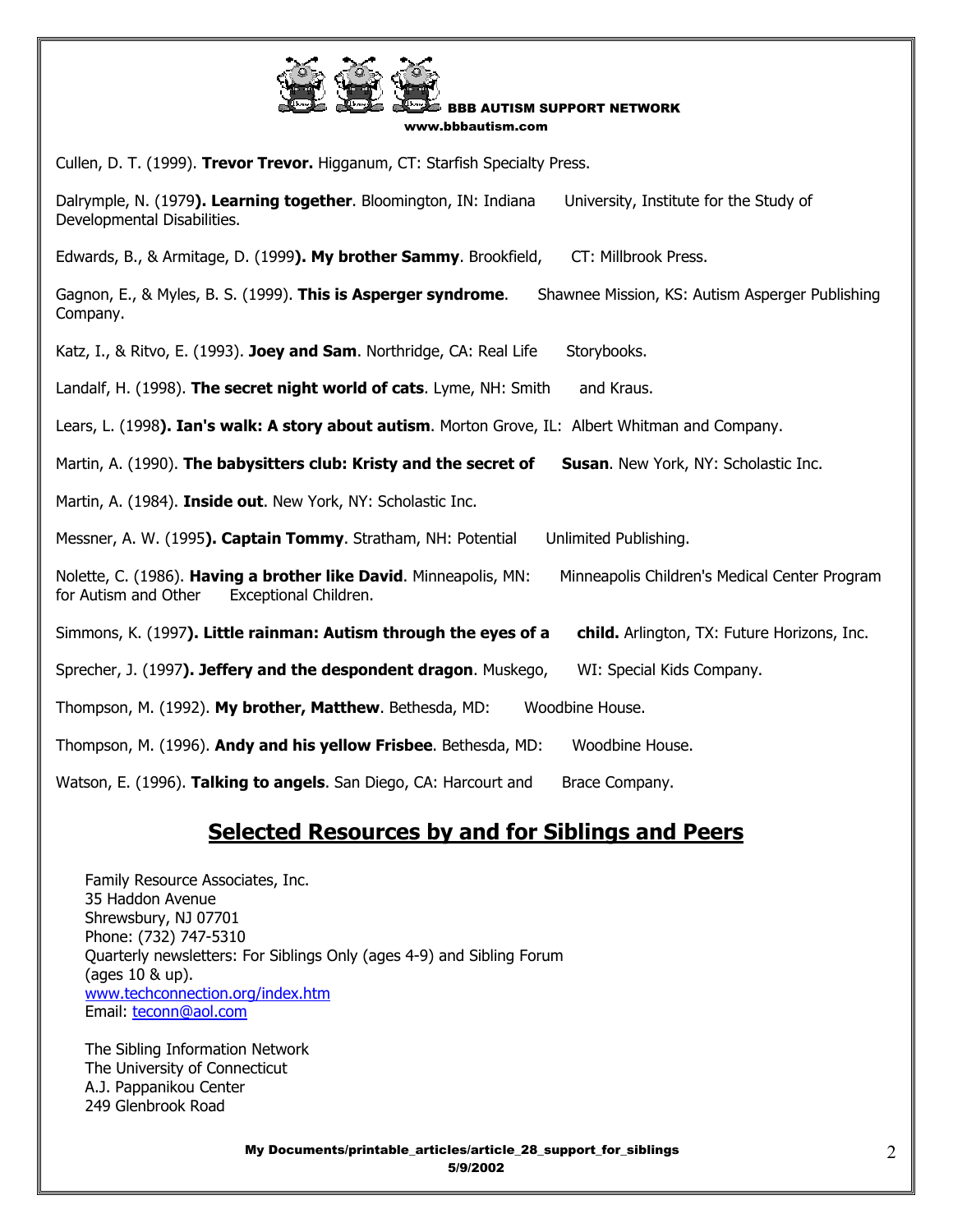

 Storns, CT 06269-2964 Phone: (203) 648-1205 Quarterly newsletter subscription, and specific newsletter SIBPAGE (ages 5- 15) 1 year subscription \$8.50. www.parentsoup.com

 The Sibling Support Project, CL-09 Children's Hospital and Medical Center 4800 Sand Point Way, N.E. Seattle, WA 98105 Phone: (206) 368-4911 Fax: (206) 368-4816 www.chmc.org/departmt/sibsupp Email: dmeyer@chmc.org (The NASP Newsletter)

## **Videos**:

**Just Call Him Matthew**. (1992). VHS format; 26 minutes. Produced by Mountain Productions, New Mexico; (505) 291- 9284. Young brothers and sisters of children with autism speak openly about their feelings and experiences.

#### **Brothers and Sisters on Siblings with Developmental Disabilities**.

 (1989). VHS format; 20 minutes. Produced by YARC Sibling Support, Waisman Center, Madison, Wisconsin. Older siblings discuss their experiences, joys, and disappointments concerning their brothers and sisters with disabilities.

#### **Brothers and Sisters-Siblings**. (1995). VHS format; 21 minutes.

Society of British Columbia. Narrated by a teenage sister. Visits with a variety of siblings and their families who discuss the challenges and rewards of having a brother or sister with autism.

**Sense of Belonging: Including Students with Autism in their School Community**. (1997). VHS format; 19:34 minutes. Distributed by Indiana Resource Center for Autism. Illustrates the value of inclusion and importance it plays for the future of all students.

**Being Friends** (1991). VHS format; 8:08 minutes. Produced by the Indiana Resource Center for Autism and WTIU. For use with young children and peers.

**Straight Talk About Autism: Adolescent Issues** (1999). VHS format; 38 minutes. An Attainment Production, P.O. Box 930160 Verona, WI 53593- 0160. Phone: (800) 327-4269; Fax: (800) 942-3865. Adolescents with autism and their parents discuss openly their feelings and insights about social experiences that are both rewarding and challenging.

## **Booklets**:

**Brothers and Sisters Talk with PACER**. (1987). Produced by Parent Advocacy Coalition for Education Rights (PACER), Minneapolis, MN; (612) 827-2966. Cost is \$4.00. Booklet with accounts based on interviews conducted with siblings of children and young adults with disabilities.

**Views from Our Shoes**. (1997). By Donald Meyer. Published by Woodbine House, Bethesda, MD; (800) 843-7323.

My Documents/printable\_articles/article\_28\_support\_for\_siblings 5/9/2002